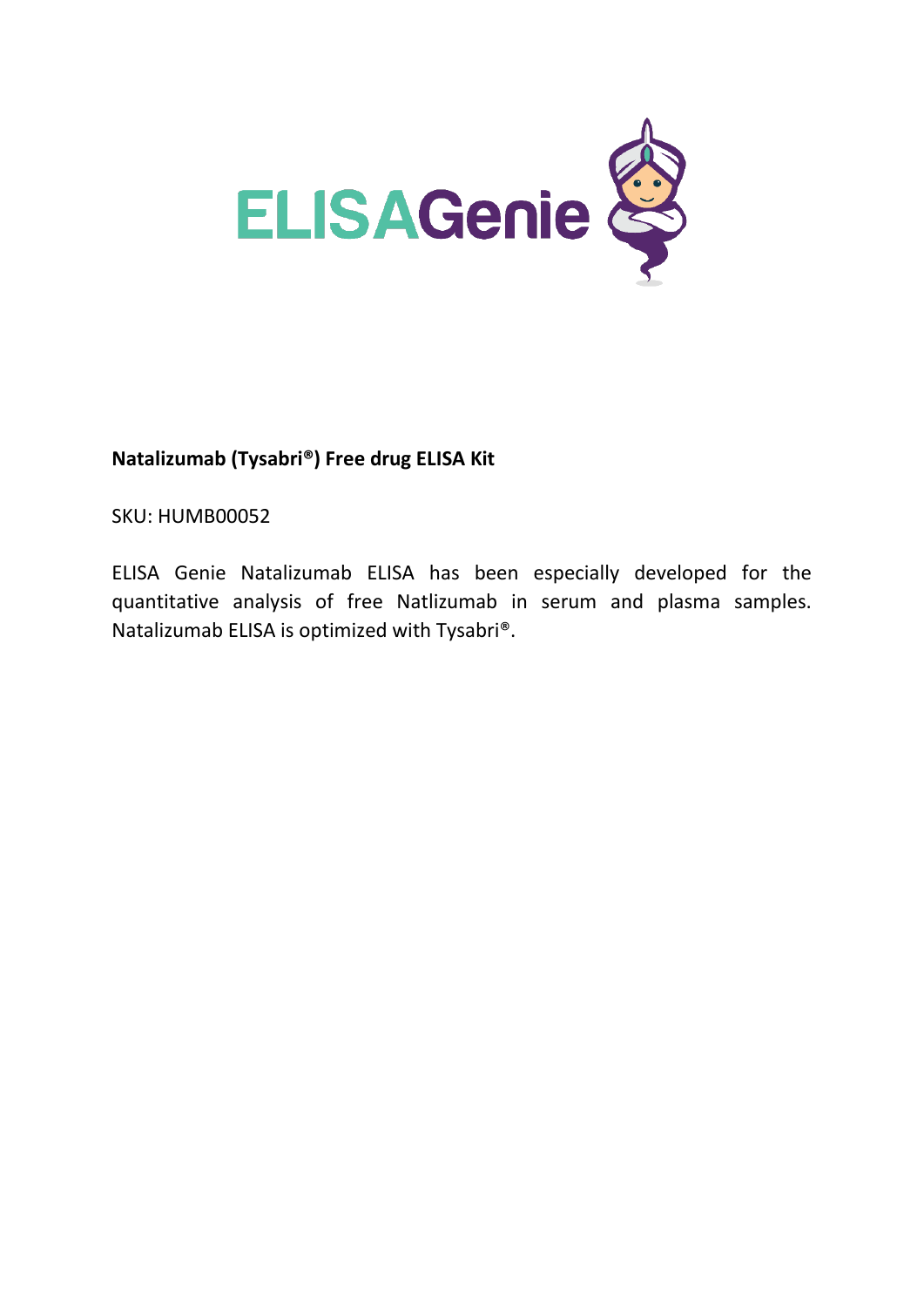#### **Contents**

# Page

| 2. |  |
|----|--|
| 3. |  |
| 4. |  |
| 5. |  |
| 6. |  |
| 7. |  |
| 8. |  |
| 9. |  |
|    |  |
|    |  |
|    |  |
|    |  |
|    |  |
|    |  |
|    |  |

| Required Volume (µl)    | 10            |  |
|-------------------------|---------------|--|
| Total Time (min)        | 70            |  |
| Sample                  | Serum, Plasma |  |
| Number of Assays        | 96            |  |
| Detection Limit (µg/mL) | 30            |  |
| Spike Recovery (%)      | 85-115        |  |
| Shelf Life (year)       |               |  |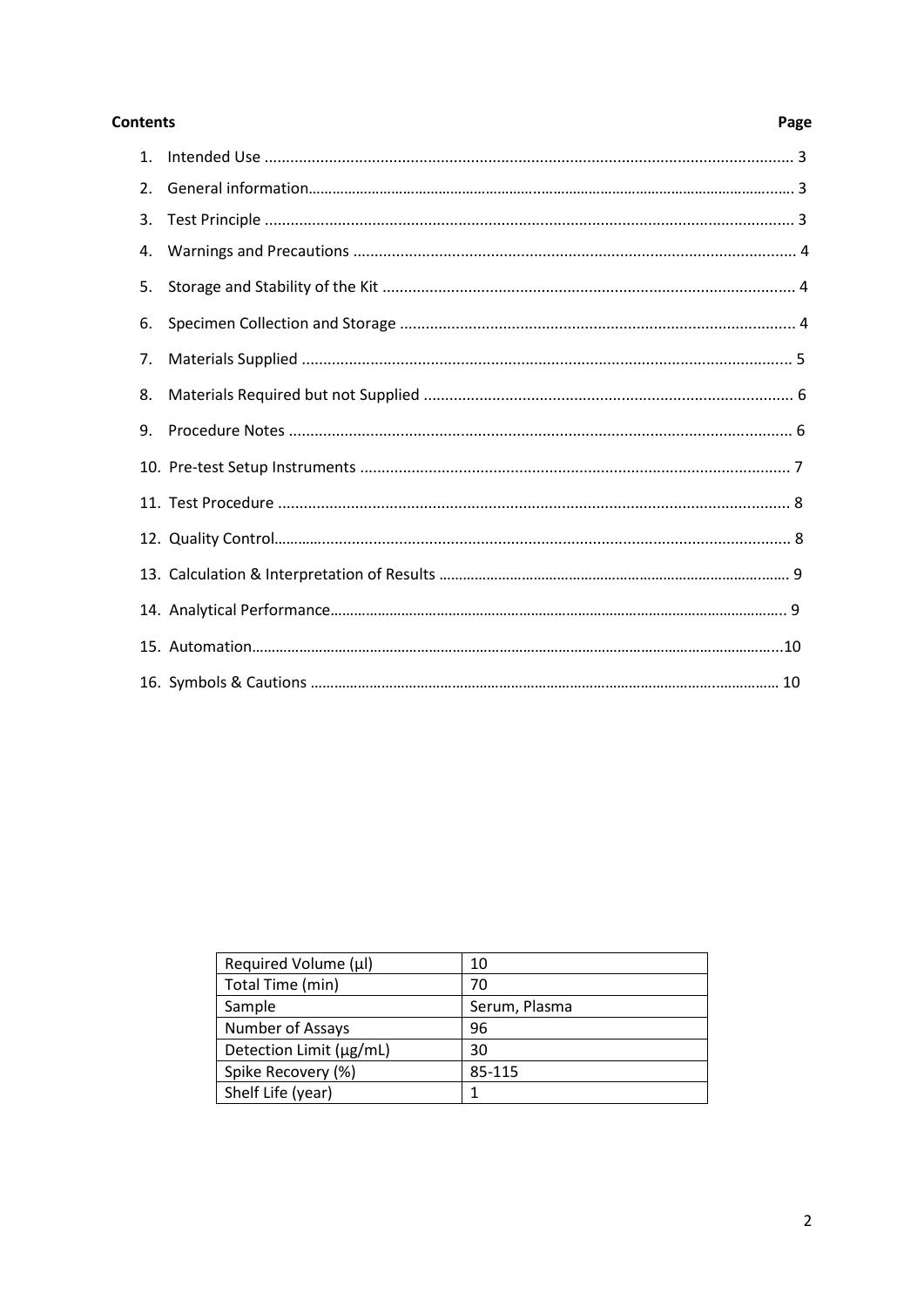## **1. Intended Use**

Natalizumab ELISA has been especially developed for the quantitative analysis of free Natlizumab in serum and plasma samples. Natalizumab ELISA is optimized with Tysabri®.

## **2. General Information**

Humanized IgG4k monoclonal antibody produced in murine myeloma cells. Natalizumab contains human framework regions and the complementarity-determining regions of a murine antibody that binds to a4-integrin. Natalizumab was voluntarily withdrawn from U.S. market because of risk of Progressive multifocal leukoencephalopathy (PML). In multiple sclerosis, lesions are believed to occur when activated inflammatory cells, including T-lymphocytes, cross the blood-brain barrier (BBB). Leukocyte migration across the BBB involves interaction between adhesion molecules on inflammatory cells, and their counter-receptors present on endothelial cells of the vessel wall. The clinical effect of natalizumab in multiple sclerosis may be a secondary result of its blockade of the molecular interaction of a 4b 1-integrin expressed by inflammatory cells with VCAM-1 on vascular endothelial cells, and with CS-1 and/or osteopontin expressed by parenchymal cells in the brain. α4-integrin is required for white blood cells to move into organs, therefore, natalizumab prevents these immune cells from crossing blood vessel walls to reach affected organs thereby decreasing inflammation. Several randomized controlled trials have demonstrated that natalizumab is effective in increasing rates of remission and maintaining symptom-free status in patients with Chron's disease. Natalizumab may be appropriate in patients who do not respond to medications that block tumor necrosis factor alpha such as infliximab, with some evidence to support combination treatment of Chron's disease with natalizumab and infiliximab may be helpful in inducing remission. Treatment of adolescent patients with natalizumab demonstrates an effectiveness similar to that of adult patients.

## **3. Test Principle**

Solid phase enzyme-linked immunosorbent assay (ELISA) based on the sandwich principle. Standards and samples (serum or plasma) are incubated in the microtiter plate coated with the reactant for natalizumab. After incubation, the wells are washed. Then, horse radish peroxidase (HRP) conjugated probe is added and binds to natalizumab captured by the reactant on the surface of the wells. Following incubation wells are washed and the bound enzymatic activity is detected by addition of tetramethylbenzidine (TMB) chromogen substrate. Finally, the reaction is terminated with an acidic stop solution. The colour developed is proportional to the amount of natalizumab in the sample or standard. Results of samples can be determined directly using the standard curve.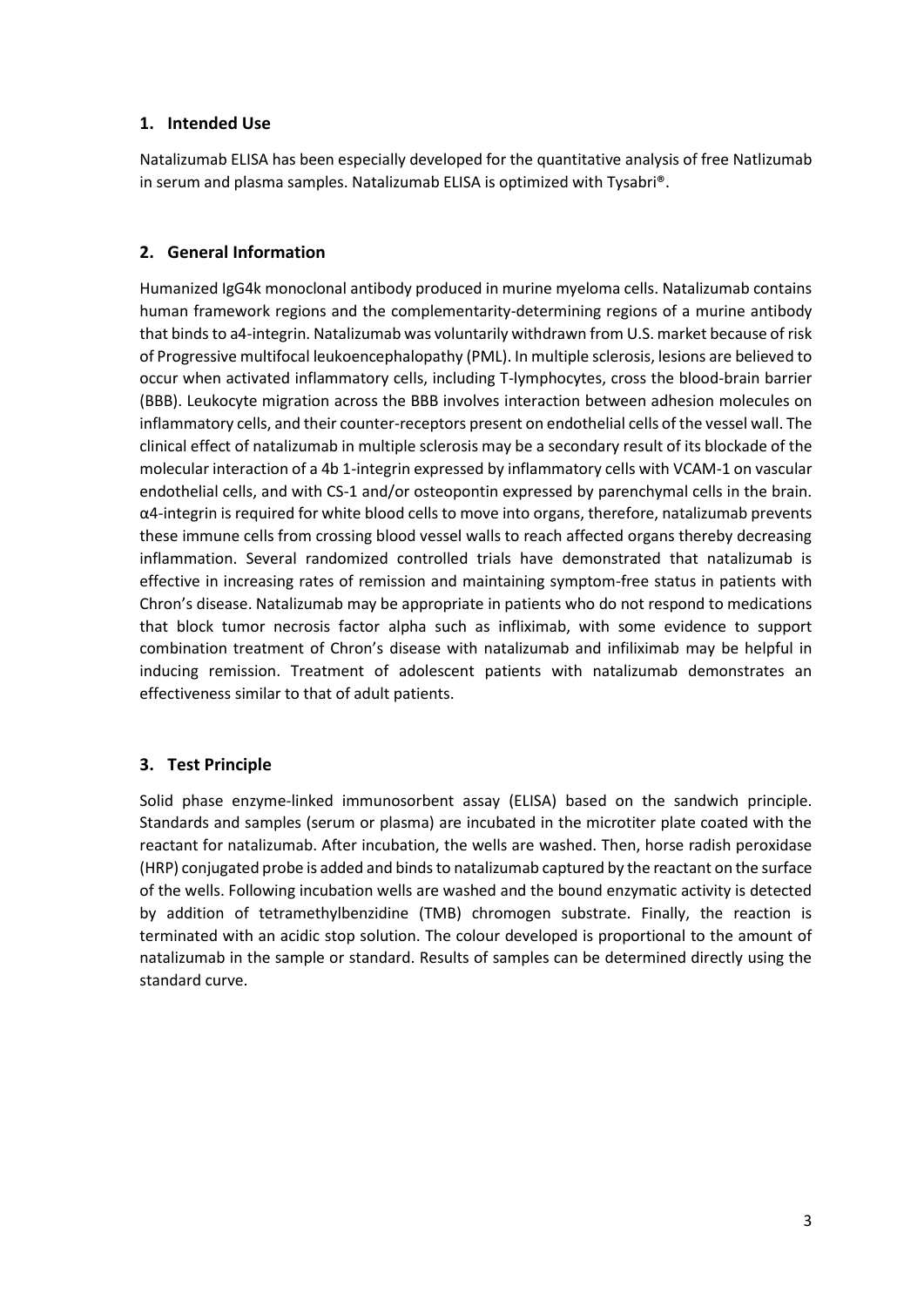### **4. Warnings and Precautions**

− For professional use only.

− In case of severe damage of the kit package please contact ELISA Genie or your supplier in written form, latest one week after receiving the kit. Do not use damaged components in test runs but keep safe for complaint related issues.

− Obey lot number and expiry date. Do not mix reagents of different lots. Do not use expired reagents.

− Before starting the assay, read the instructions completely and carefully. Use the valid version of the package insert provided with the kit. Be sure that everything is understood. For further information (clinical background, test performance, automation protocols, alternative applications, literature, etc.) please refer to the local distributor.

− Follow good laboratory practice and safety guidelines. Wear lab coats, disposable latex gloves and protective glasses where necessary.

− All reagents of this kit containing human serum or plasma (standards etc.) have been tested and were found negative for HIV I/II, HBsAg and Anti-HCV. However, a presence of these or other infectious agents cannot be excluded absolutely and therefore reagents should be treated as potential biohazards in use and for disposal.

− Reagents of this kit containing hazardous material may cause eye and skin irritations. See "Materials supplied", MSDS and labels for details.

− Chemicals and prepared or used reagents must be treated as hazardous waste according the national biohazard safety guidelines or regulations**.**

## **5. Storage and Stability**

The kit is shipped at ambient temperature (10-30°C) and should be stored at 2-8°C for long term storage. Keep away from heat or direct sunlight. The strips of microtiter plate are stable up to the expiry date of the kit in the broken, but tightly closed bag when stored at 2-8°C.

#### **6. Specimen (Collection and Storage)**

Serum, Plasma (EDTA, Heparin)

The usual precautions for venipuncture should be observed. Do not use grossly haemolytic, icteric or lipemic specimens. Samples appearing turbid should be centrifuged before testing to remove any particulate material. Avoid repeated freeze-thaw cycles for serum/plasma samples.

Samples should be diluted with the dilution rate given in the "Pre-test setup instructions" before the test.

Drug infusions may camouflages/mask the presence of antibody to drugs in serum/plasma samples. Therefore, blood sampling time is critical for detection of antibodies. It is recommended to take the blood sample just before the scheduled dose (trough specimen).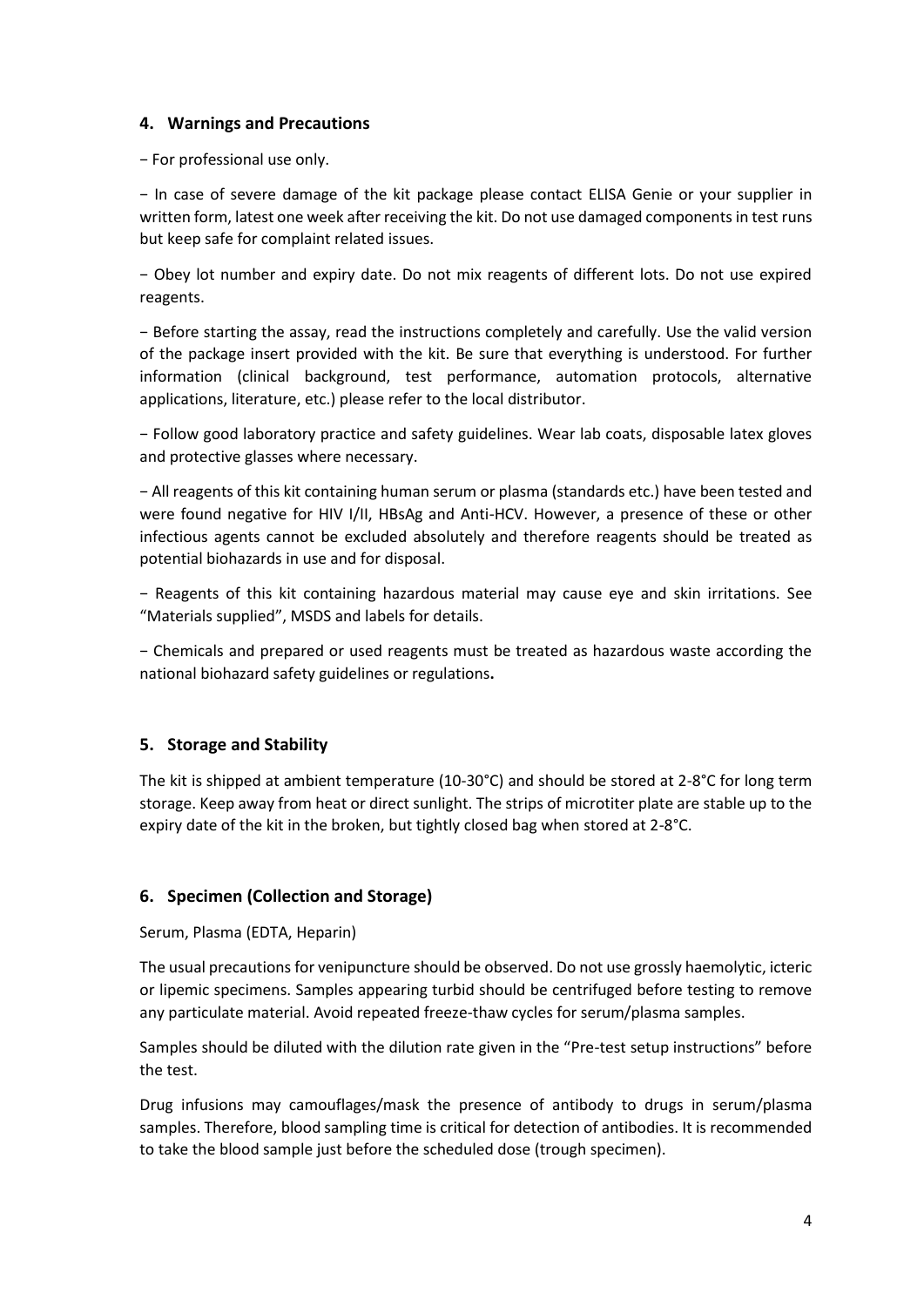| Storage                  | $2-8$ °C | $-20^{\circ}$ C |
|--------------------------|----------|-----------------|
| Stability (serum/plasma) | 2 days   | 6 months        |

# **7. Materials Supplied**

| <b>Microtiter Plate</b>                | $1 \times 12 \times 8$ | <b>Microtiter plate</b>                                                                                                                                                                                                                                          |  |
|----------------------------------------|------------------------|------------------------------------------------------------------------------------------------------------------------------------------------------------------------------------------------------------------------------------------------------------------|--|
|                                        |                        | Break apart strips. Microtiter plate with 12<br>rows each of 8 wells coated with reactant.                                                                                                                                                                       |  |
| <b>Standard A-E</b><br>$0.3$ mL (each) |                        | <b>Standards A-E (10X)</b>                                                                                                                                                                                                                                       |  |
|                                        |                        | Standard A: 1000 ng/mL<br>Standard B: 300 ng/mL<br>Standard C: 100 ng/mL<br>Standard D: 30 ng/mL<br>Standard E: 0 ng/mL<br>Ready to use. Used for the standard curve and<br>control. Contains infliximab, human serum and<br>stabilizer, < 0.1% NaN <sub>3</sub> |  |
| Controls                               | $0.3$ mL (each)        | Control low and high levels (10X)                                                                                                                                                                                                                                |  |
|                                        |                        | Ready to use. Contains human serum and<br>stabilizer, <0.1% NaN <sub>3</sub>                                                                                                                                                                                     |  |
|                                        |                        | Control concentrations are given in "Quality<br>control certificate"                                                                                                                                                                                             |  |
| Assay Buffer                           | $2x50$ mL              | <b>Assay buffer</b>                                                                                                                                                                                                                                              |  |
|                                        |                        | Ready to use. Blue coloured. Contains<br>proteins, <0.1% NaN <sub>3</sub>                                                                                                                                                                                        |  |
| Conjugate                              | $1 \times 12$ mL       | Horse radish peroxidase conjugated probe                                                                                                                                                                                                                         |  |
|                                        |                        | Ready to use. Red coloured. Contains HRP<br>conjugated probe, stabilizer and preservatives                                                                                                                                                                       |  |
| Substrate                              | $1 \times 12$ mL       | <b>TMB substrate solution</b>                                                                                                                                                                                                                                    |  |
|                                        |                        | $3,3',5,5'-$<br>Ready<br>Contains<br>to<br>use.<br>Tetramethylbenzidine (TMB)                                                                                                                                                                                    |  |
| <b>Stop Buffer</b>                     | $1 \times 12$ mL       | <b>TMB stop solution</b>                                                                                                                                                                                                                                         |  |
|                                        |                        | Ready to use. 1N HCl                                                                                                                                                                                                                                             |  |
| Wash Buffer                            | $1 \times 50$ mL       | Wash buffer (20x)                                                                                                                                                                                                                                                |  |
|                                        |                        | Prepared concentrated (20x) and should be<br>diluted with the dilution rate given in the<br>"Pretest setup instructions" before the test.<br>Contains buffer with tween 20.                                                                                      |  |
| Foil                                   | $2 \times 1$           | <b>Adhesive Foil</b>                                                                                                                                                                                                                                             |  |
|                                        |                        | For covering microtiter plate during incubation                                                                                                                                                                                                                  |  |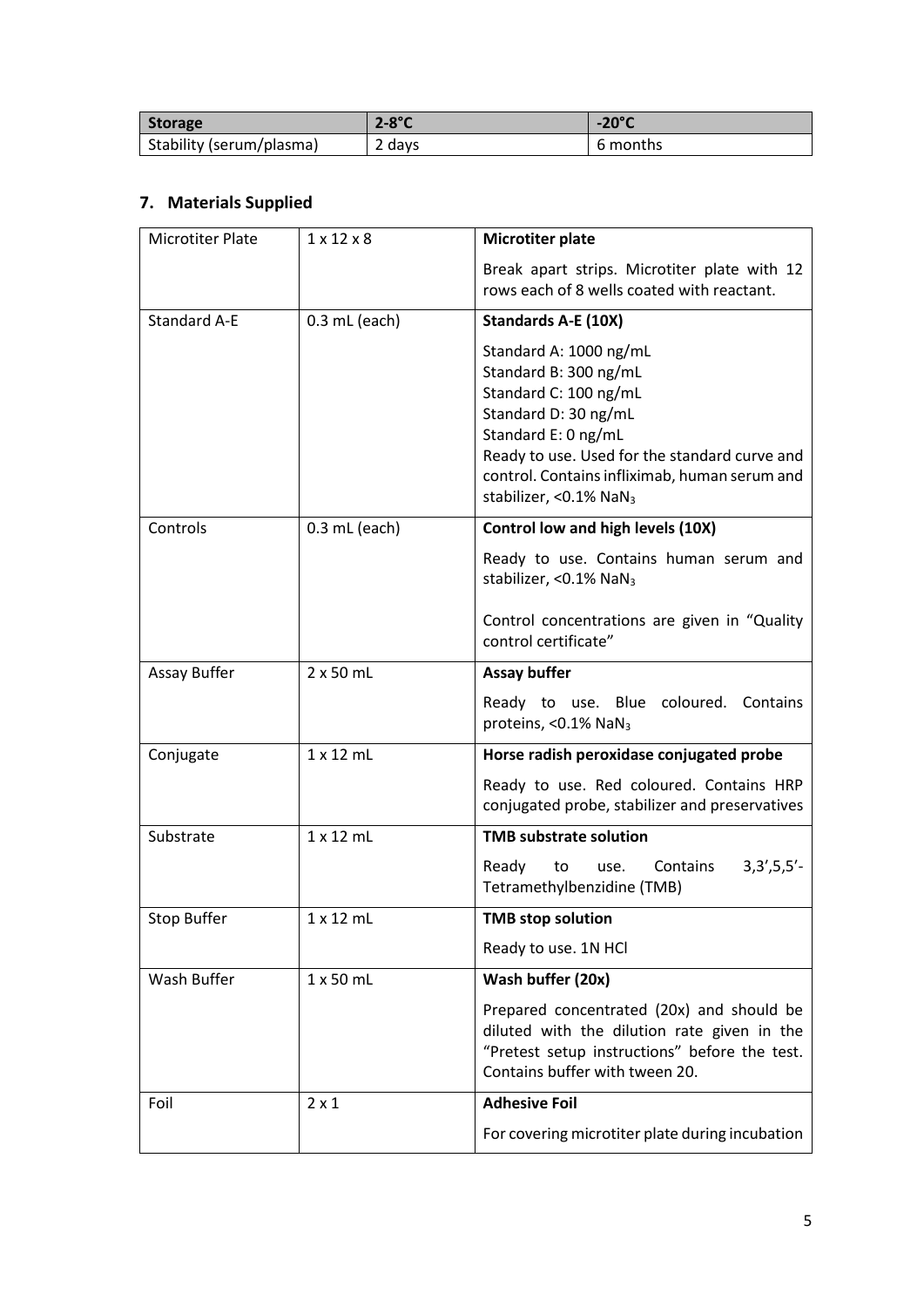#### **8. Materials Required but Not Supplied**

- − Micropipettes and tips
- − Calibrated measures
- − Tubes for sample dilution
- − Wash bottle, automated or semi-automated microtiter plate washing system

− Microtiter plate reader capable of measuring optical density with a photometer at OD 450nm with reference wavelength 650 nm (450/650 nm)

− Distilled or deionised water, paper towels, pipette tips and timer

#### **9. Procedure Notes**

−Any improper handling of samples or modification of the test procedure may influence the results. The indicated pipetting volumes, incubation times, temperatures and pre-treatment steps must be performed strictly according to the instructions. Use calibrated pipettes and devices only.

−Once the test has been started, all steps should be completed without interruption. Make sure that required reagents, materials and devices are prepared ready at the appropriate time. Allow all reagents and specimens to reach room temperature (18-25°C) and gently swirl each vial of liquid reagent and sample before use. Mix reagents without foaming.

−Avoid contamination of reagents, pipettes and wells/tubes. Use new disposable plastic pipette tips for each reagent, standard or specimen. Do not interchange caps. Always cap not used vials. Do not reuse wells/tubes or reagents.

−Use a pipetting scheme to verify an appropriate plate layout.

−Incubation time affects results. All wells should be handled in the same order and time sequences. It is recommended to use an eight-channel micropipette for pipetting of solutions in all wells.

−Microplate washing is important. Improperly washed wells will give erroneous results. It is recommended to use a multichannel pipette or an automatic microplate washing system. Do not allow the wells to dry between incubations. Do not scratch coated wells during rinsing and aspiration. Rinse and fill all reagents with care. While rinsing, check that all wells are filled precisely with wash buffer, and that there are no residues in the wells.

−Humidity affects the coated wells/tubes. Do not open the pouch until it reaches room temperature. Unused wells/tubes should be returned immediately to the resealed pouch including the desiccant.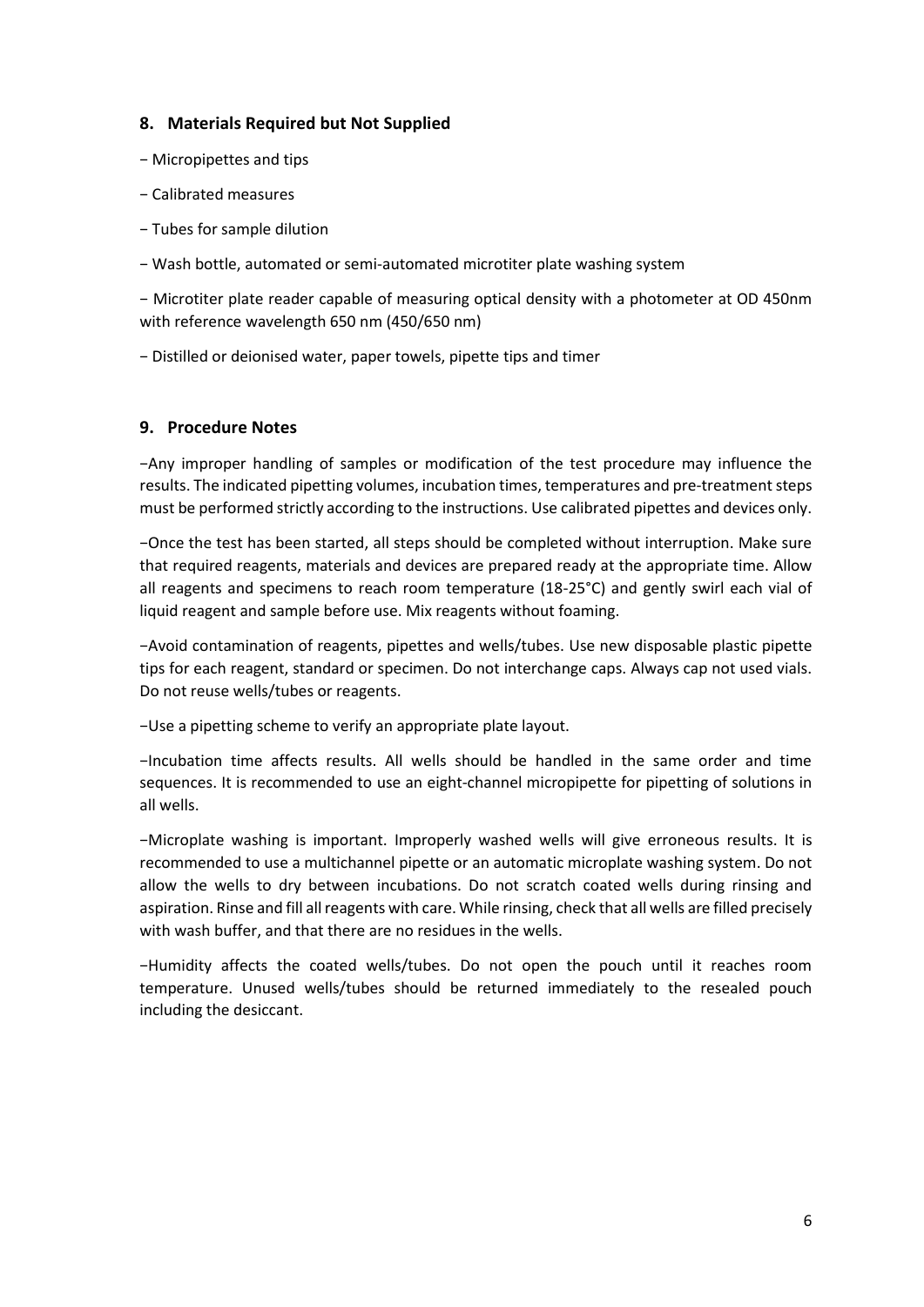## **10. Pre-test Setup Instructions**

**-**Preparations of components

| Component             | Wash buffer                                        |  |  |
|-----------------------|----------------------------------------------------|--|--|
|                       | (must be prepared before starting assay procedure) |  |  |
| Dilute                | $10 \mathrm{m}$ L                                  |  |  |
| With                  | Up to 200 mL                                       |  |  |
| Diluent               | Distilled water                                    |  |  |
| <b>Dilution Ratio</b> | 1/20                                               |  |  |
| Remarks               | Warm up 37°C to dissolve crystals. Mix vigorously  |  |  |
| Storage               | $2-8$ °C                                           |  |  |
| Stability             | 2 weeks                                            |  |  |

#### **-**Dilution of Standards and Controls

| Components            | <b>Standards and Controls</b>                    |
|-----------------------|--------------------------------------------------|
| Diluent               | Assay buffer                                     |
| <b>Dilution Ratio</b> | 1/10                                             |
| Remarks               | 1/10 dilution                                    |
|                       | 100 μL Standard or control + 900 μL assay buffer |

#### -Diluent of samples

| Sample                | Serum/Plasma                                 |
|-----------------------|----------------------------------------------|
| Diluent               | Assay buffer                                 |
| <b>Dilution Ratio</b> | 1/2000                                       |
| Remarks               | First, for 1/20 dilution                     |
|                       | 10 $\mu$ L sample + 190 $\mu$ L assay buffer |
|                       | Second, for 1/100                            |
|                       | 5 µL diluted sample $+$ 495 µL assay buffer  |

Patient samples with a concentration of drug above the measuring range are to be rated as> "Highest Standard (Standard A)". The result must not be extrapolated. The patient sample in question should be further diluted with assay buffer and retested.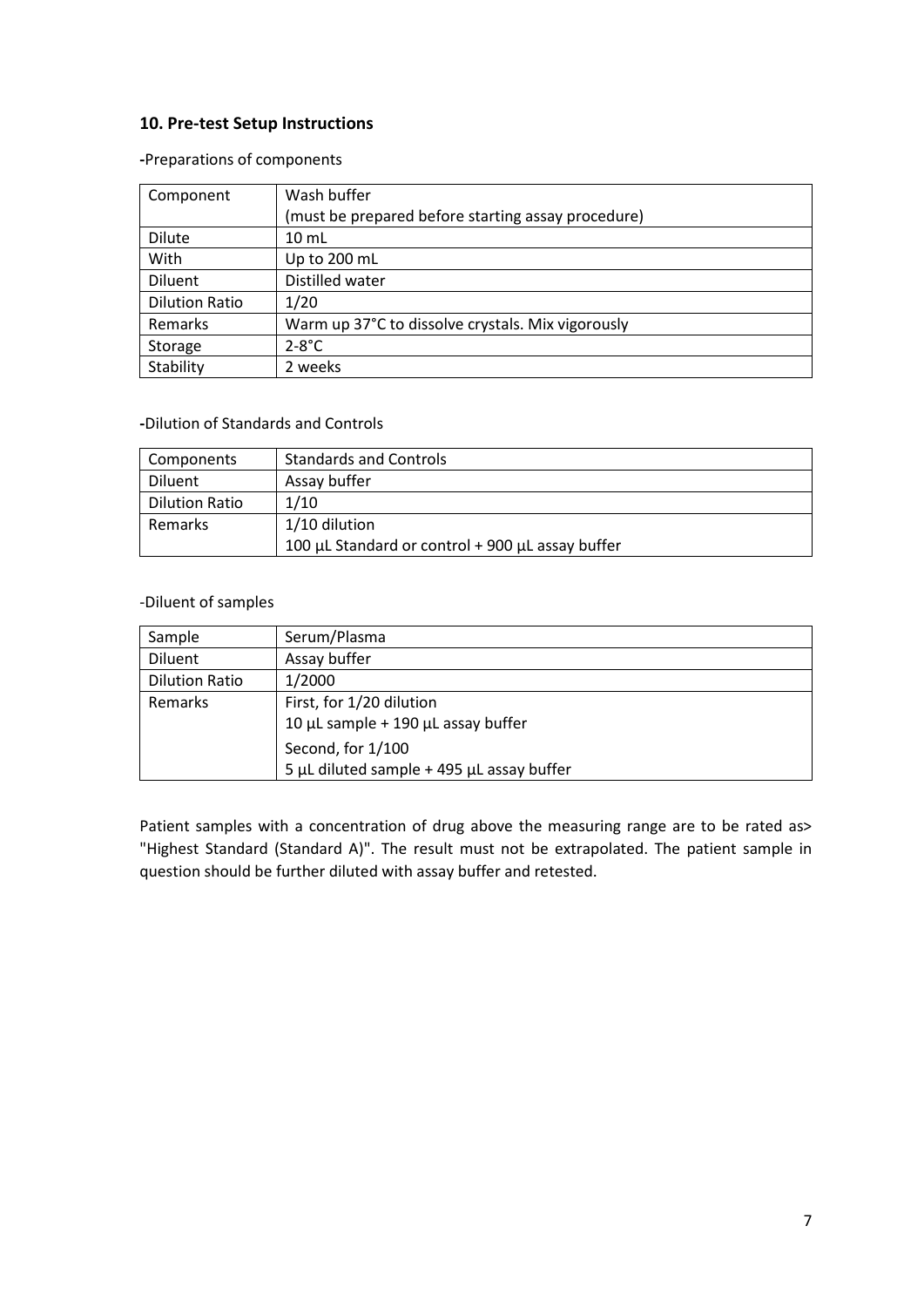## **11. Test Procedure**

|                | Total assay time: 70 minutes                                                          |  |  |
|----------------|---------------------------------------------------------------------------------------|--|--|
| $\mathbf{1}$   | Dilute each of the standards and samples (serum/plasma) using "Diluted Assay          |  |  |
|                | Buffer" as described in "Dilution of Standards and Samples (serum/plasma)"            |  |  |
|                | section.                                                                              |  |  |
| $\overline{2}$ | Pipette 100 µL of each Diluted Standards, High Level Control, Low Level Control       |  |  |
|                | and Diluted Samples into the respective wells of microtiter plate.                    |  |  |
|                | Wells                                                                                 |  |  |
|                | A1: Standard A                                                                        |  |  |
|                | <b>B1: Standard B</b>                                                                 |  |  |
|                | C1: Standard C                                                                        |  |  |
|                | D1: Standard D                                                                        |  |  |
|                | E1: Standard E                                                                        |  |  |
|                | F1: High Level Control                                                                |  |  |
|                | G1: Low Level Control                                                                 |  |  |
|                | H1 and on: Samples (Serum/Plasma)                                                     |  |  |
| 3              | Cover the plate with adhesive foil. Briefly mix contents by gently shaking the plate. |  |  |
|                | Incubate 30 minutes at room temperature. (18-25°C)                                    |  |  |
| 4              | Remove adhesive foil. Discard incubation solution Wash plate three times each         |  |  |
|                | with 300 µL "Wash Buffer". Remove excess solution by tapping the inverted plate       |  |  |
|                | on a paper towel.                                                                     |  |  |
| 5              | Pipette 100 µL "Conjugate" into each well                                             |  |  |
| 6              | Cover the plate with adhesive foil. Incubate 30 minutes at room temperature (18-      |  |  |
|                | $25^{\circ}$ C).                                                                      |  |  |
| $\overline{7}$ | Remove adhesive foil. Discard incubation solution. Wash plate three times each        |  |  |
|                | with 300 µL "Wash Buffer". Remove excess solution by tapping the inverted plate       |  |  |
|                | on a paper towel.                                                                     |  |  |
| 8              | Pipette 100 µL "Substrate" into each well.                                            |  |  |
| 9              | Incubate 10 minutes without adhesive foil at room temperature (18-25°C) in the        |  |  |
|                | dark.                                                                                 |  |  |
| 10             | Stop the substrate reaction by adding 100 µL "Stop Solution" into each well. Briefly  |  |  |
|                | mix contents by gently shaking the plate. Colour changes from blue to yellow.         |  |  |
| 11             | Measure optical density with a photometer at OD 450nm with reference                  |  |  |
|                | wavelength 650 nm (450/650 nm) within 30 minutes after pipetting the "Stop            |  |  |
|                | Solution".                                                                            |  |  |

# **12. Quality Control**

The test results are only valid if the test has been performed following the instructions. Moreover, the user must strictly adhere to the rules of GLP (Good Laboratory Practice) or other applicable standards/laws. For a valid study, the OD 450/650 of the highest standard should be >1,500 and the OD 450/650 of the lowest standard should be < 0,150 in case of any deviation the following technical issues (but not limited to) should be reviewed: Expiration dates of reagents, storage conditions, pipettes, devices, incubation conditions, washing methods, etc.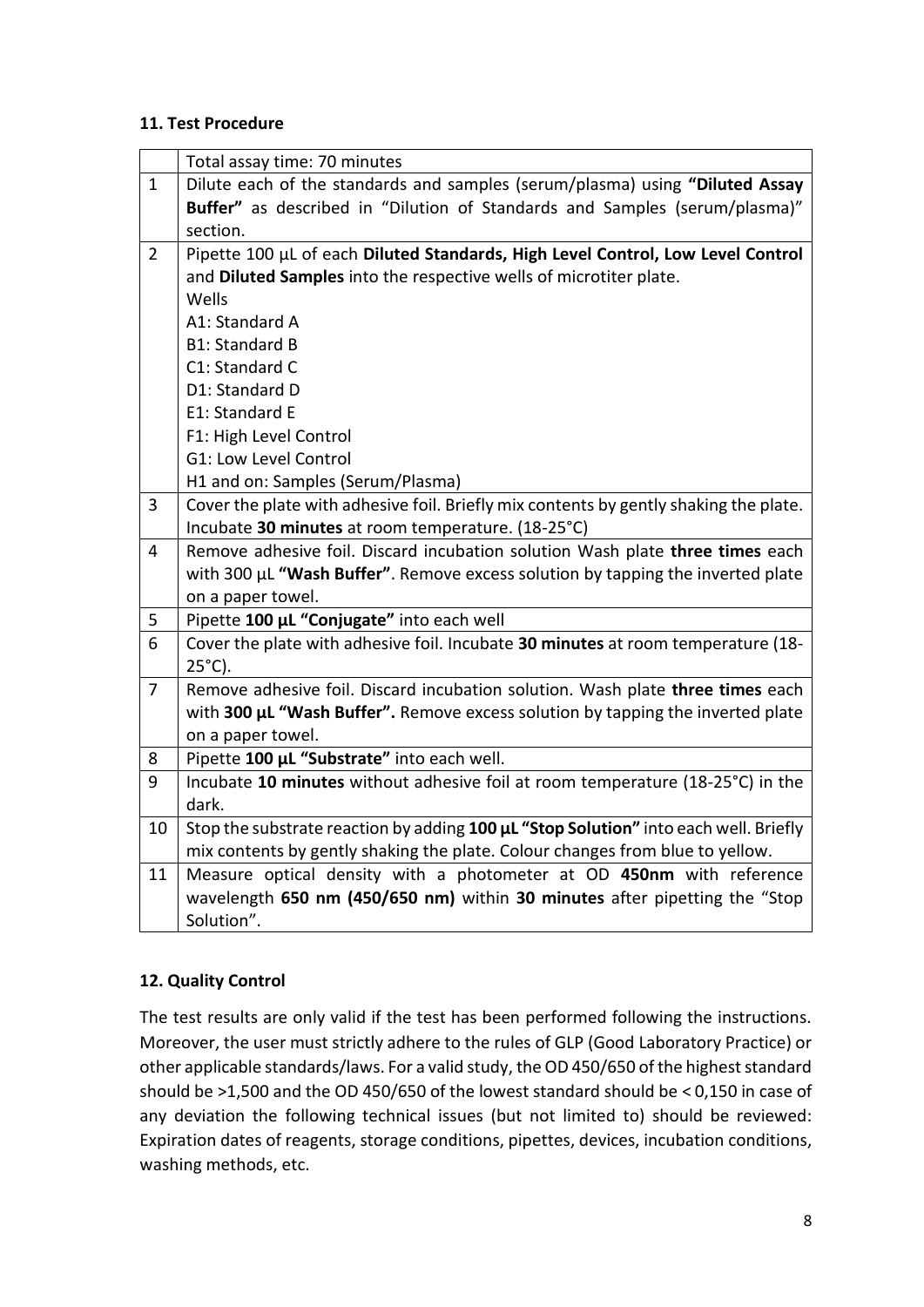#### **13. Calculation and Interpretation of Results**

− Create a standard curve by using the standards. OD 450/650 nm for each standard on the vertical (Y-axis) axis versus the corresponding drug concentration on the horizontal (X-axis) axis.

− The concentration of the samples can be read directly from this standard curve. Using the absorbance value for each sample, determine the corresponding concentration of drug from the standard curve. Find the absorbance value on the Yaxis and extend a horizontal line to the curve. At the point of intersection, extend a vertical line to the Xaxis and read the drug concentration of the unknown sample.

− If computer data is going to be used, we recommend primarily "Four Parameter Logistic (4PL)" or secondly the "point-to-point calculation".

− To obtain the exact values of the samples, the concentration determined from the standardcurve must be multiplied by the dilution factor (200x). Any sample reading greater than the highest standard should be further diluted appropriately with assay buffer and retested. Therefore, if the pre-diluted samples have been further diluted, the concentration determined from the standard curve must be multiplied by the further dilution factor. e.g.; If the pre-diluted sample further diluted in a ratio of 1/5 then results should be multiplied by 1000.

− For low and high level controls values, refer to "Quality Control Certificate" provided by each kit.

#### **14. Analytical Performance**

− Calibration curve (Linearity, Dilutional linearity): r<sup>2</sup> > 0.95



This is only an example. Assay conditions will change in every assay and do not use this curve for your assay calculations.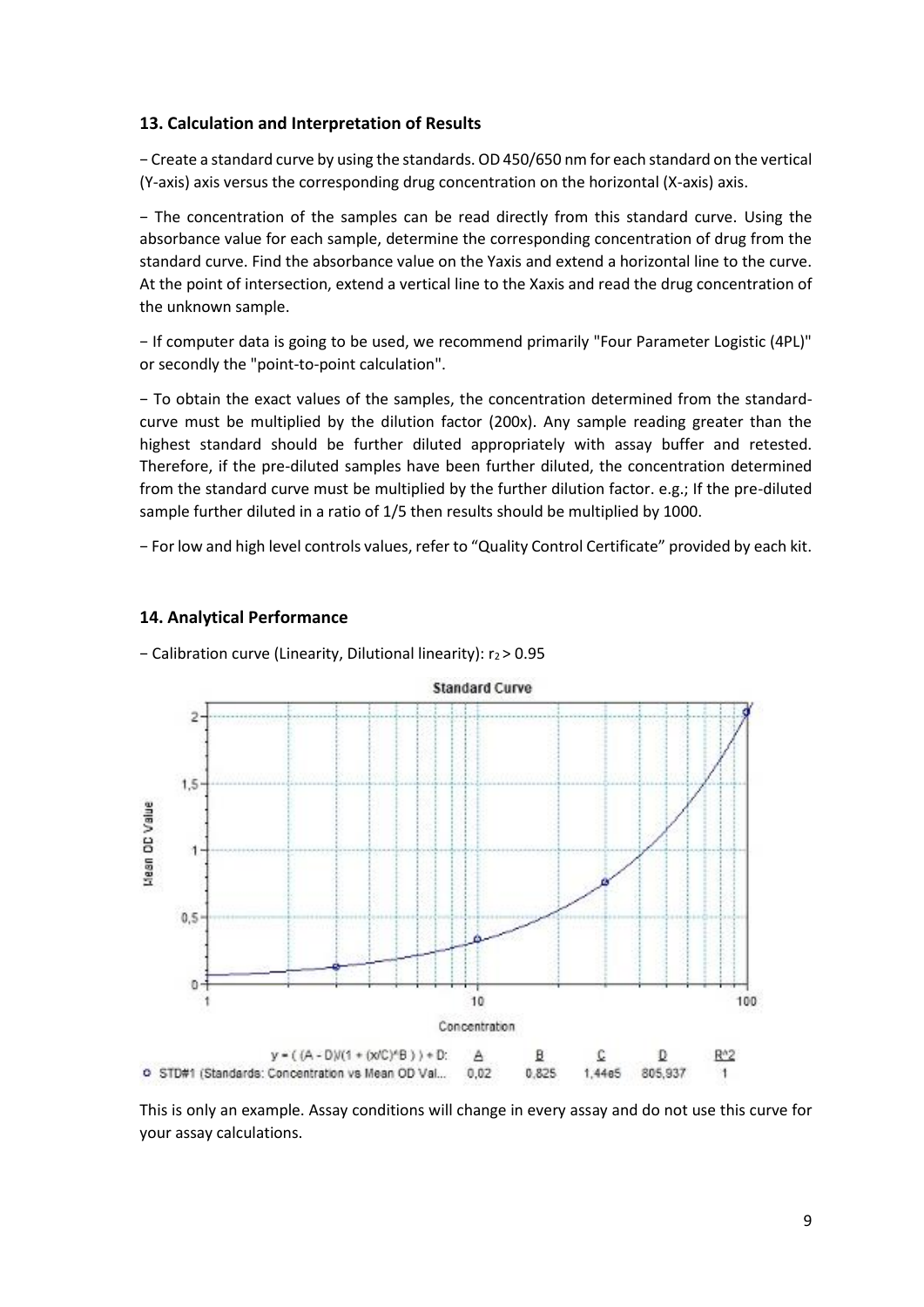− **Sensitivity:** The lowest detectable level (Lowest detection limit, LOD) that can be distinguished from the zero standard is 0.001 µg/mL (1 ng/mL) Functional sensitivity (Limit of quantification-LOQ): 0.03 µg/mL (3 ng/mL)

− **Specificity:** There is no cross reaction with native serum immunoglobulin

Recovery <30%

-**Precision:** Intra-assay and inter-assay CVs <30%

− **Reference range/Therapeutic range:** There isn't any consensus for therapeutic ranges. Therapeutic ranges can be different for age, sex and diseases. Please refer to the latest literature for details.

The "Quality control certificate" contains lot specific analytical performance data and is supplied separately with each kit. If some further analytical performance data is needed, please refer to the local distributor.

#### **15. Automation**

Elisa Genie Natalizumab ELISA is also suitable to run on automated ELISA processors.

| w           | Manufacturer                     |            | <b>Temperature limitation</b>      |
|-------------|----------------------------------|------------|------------------------------------|
| ∼∿∏         | <b>Production date</b>           | <u>i</u>   | See instruction for use            |
| ≚           | <b>Expiry date</b>               | Ж          | Caution                            |
| <b>LOT</b>  | Lot number                       | <b>IVD</b> | In vitro diagnostic medical device |
| <b>REF</b>  | Catalog number                   | CONTROL    | Control                            |
| $\circledR$ | Do not use if package is damaged | CONTROL-   | Negative control                   |
| 漛           | Keep away from sunlight          | CONTROL +  | <b>Positive control</b>            |
| ╇           | Keep dry                         | ∖Σ∕        | Number of tests                    |

#### **16. Symbols and Cautions**

According to ISO 15223

**Cautions:** The performance of the kit can be achieved by fully complying with the instructions. Modifications on the test procedure can affect the results and these kinds of changes will not be charged as regular complaints. This product is for professional use only and must be used for "Intended use" that is given in the instructions for use. The results themselves should not be the only reason for any therapeutically consequences. They must be correlated to other clinical observations. Cut-off, reference ranges, etc. must be calculated/set according to scientific standards by the users/laboratories. Information in the instructions about cut-off, etc. performance characteristics, can only be considered as a recommendation and does not give any responsibility to the manufacturer.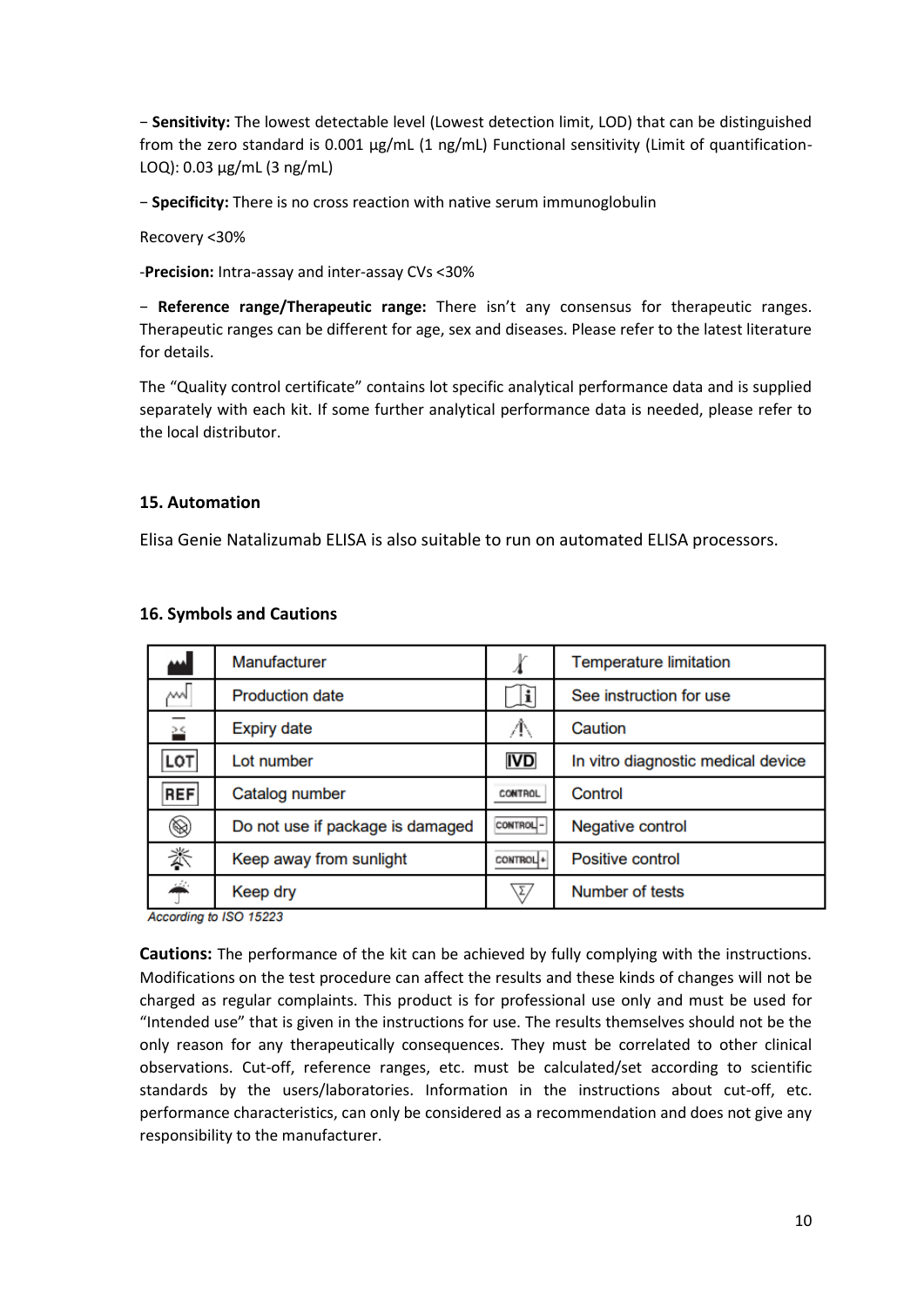**Limitations of liability:** The manufacturer's liability is limited to the purchase price of the product in all circumstances. The manufacturer cannot be held responsible for damage to the patient, lost profit, lost sales, damage to property or any other incidental or consequential loss.

**Technical support and complaints:** Technical support can be given upon request. If there is a problem with the product, complaints must be sent written to info@elisagenie.com with the technical data (if available) like standard curve, control results, etc. After the necessary examination, written reply will be given.